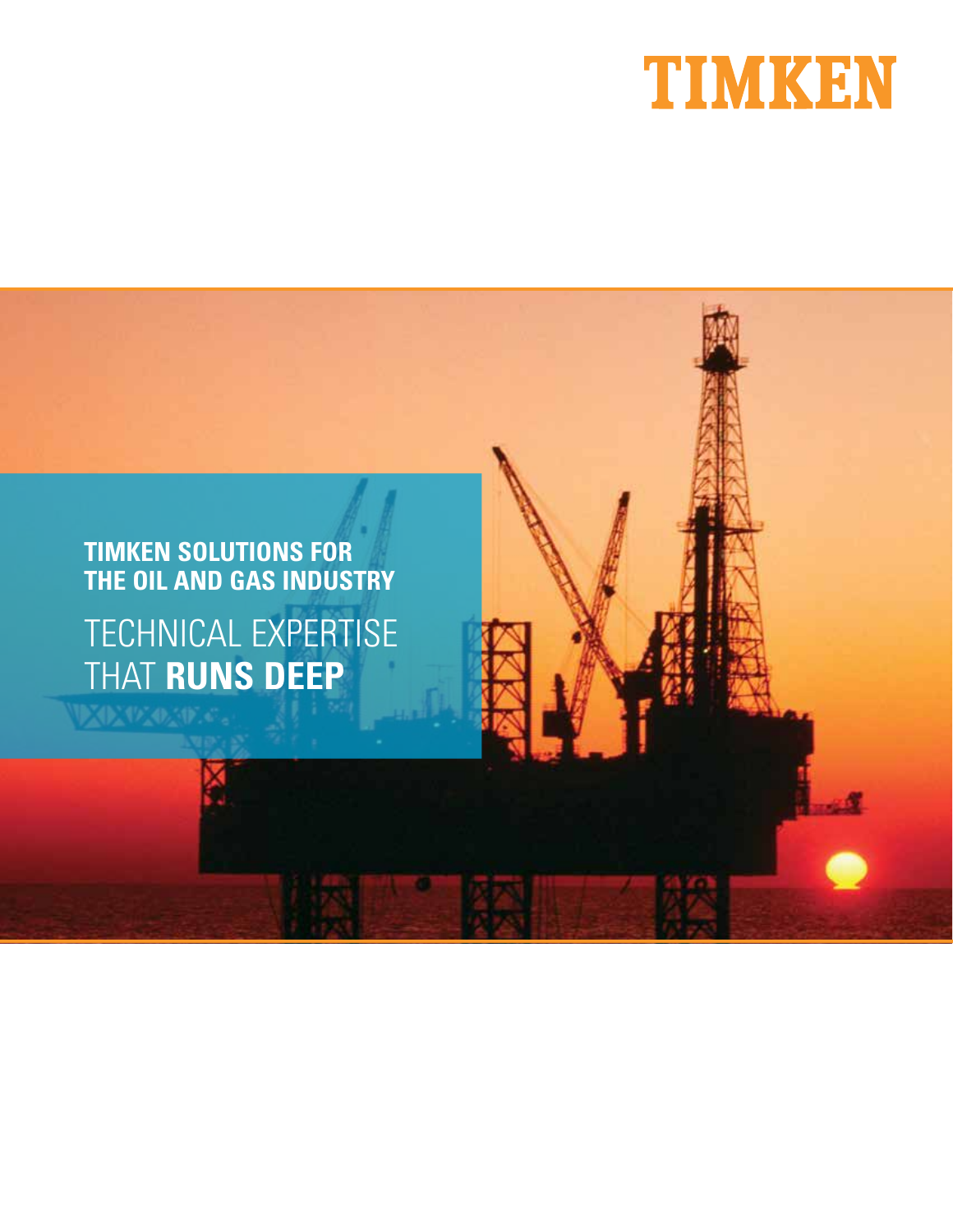#### **INCREASING RELIABILITY AND UPTIME – ON LAND AND AT SEA**

Financial stakes are high when a single land rig costs \$10 million. The stakes are even higher in offshore operations, where rigs can cost more than \$500 million. Protecting that investment depends, in part, on precision-engineered bearings and power-transmission solutions that help keep your equipment running continuously, safely and reliably.

Timken delivers these benefits through technical expertise, quality products, world-class availability and delivery, and experience dating back to the beginning of the oil and gas industry. This deep knowledge makes Timken a leading authority on friction management and power transmission technologies for oil and gas applications.

Our full range of products and services is backed by Timken technical expertise and experience to help strengthen your operations and enhance your efficiency. We continue to develop new precisonengineered solutions for our customers and meet needs for high quality that delivers improved reliability, durability and power transmission capability.







**Cranes Riser tensioners Mooring buoys**

#### **AN ORIGINAL LEADER IN ENGINEERED SOLUTIONS**

Timken is a technical leader with more than 70 years of oilfield experience and countless solutions to our credit. In fact, we influenced the industry's first rigs, designing swivel main bearings and tapered roller bearings for crown and traveling blocks. Our designs continued to advance as drilling operations evolved to include higher capacity rotary drilling technology. Timken solutions have always focused on generating increased safety, drill stem mass, and mud pump flow rates, along with the associated power transmission efficiency and reliability requirements for mechanical equipment.

**2** rely on new design, material or process technologies, the benefits help optimize application performance in your oil and gas operations.Demand is now greater, stakes are higher, and advancing technology pushes application limits even further. Timken works closely with rig builders and operators to understand new system design and operational requirements. Each time we increase bearing load ratings that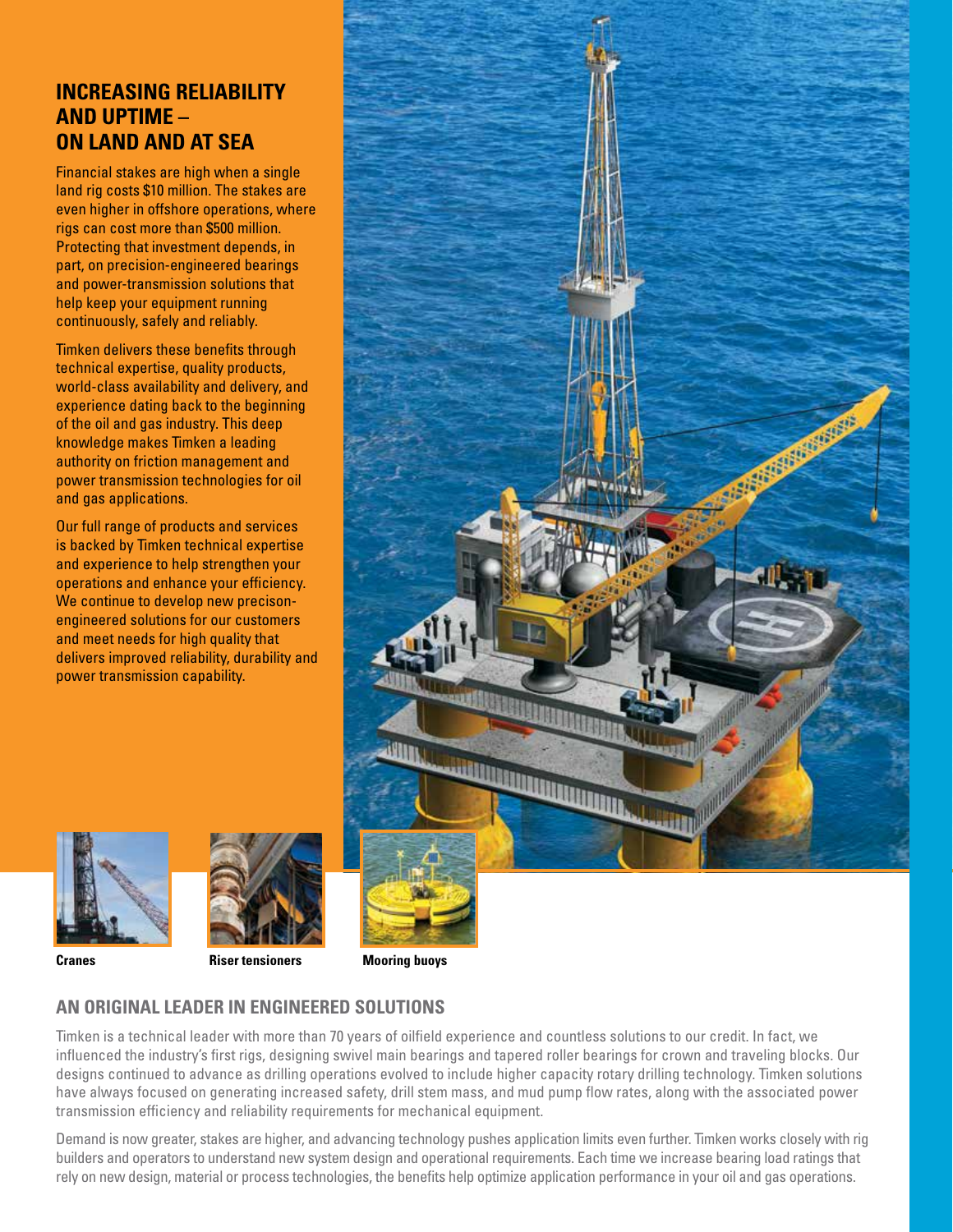#### **OFFSHORE AND LAND RIG APPLICATIONS**



**Crown blocks**



**Traveling blocks**



**Top drives**



**Swivels**



**Drawworks** 



**Mud pumps**



**Rotary tables**



**Drill bits**



**Frac pumps/trucks**

#### **COMMITMENT TO ON-TIME DELIVERY**

Customers constantly tell us that on-time delivery and world-class availability are at the top of their "must have" list. We closely monitor industry demand and adjust our own product availability and inventory to meet those needs. Ask your Timken representative for more details.

#### **ADDITIONAL EQUIPMENT**

**• Hoists • Shale shakers • Mud motors • Jack-up drives**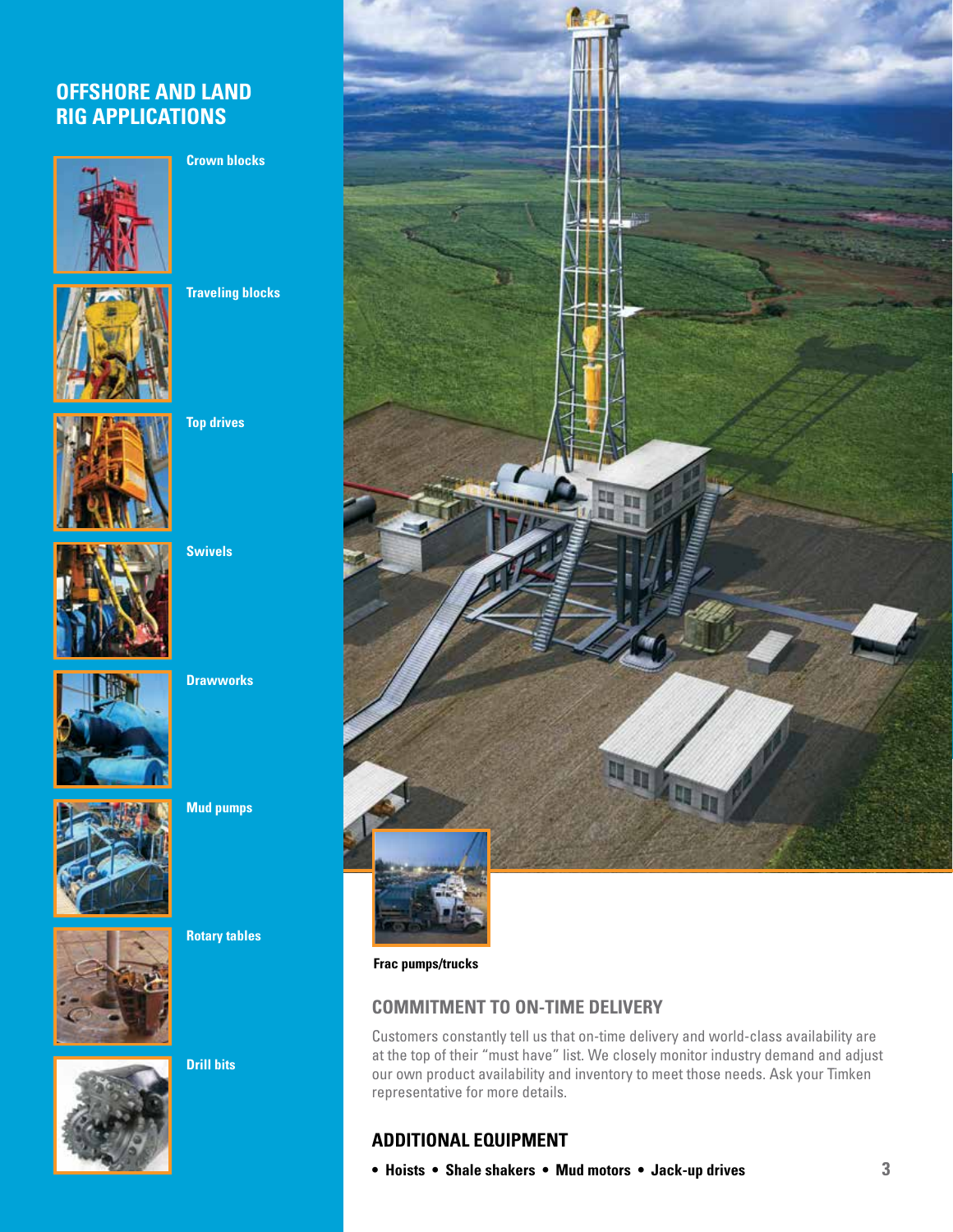#### **TOP DRIVE SYSTEMS**

Top drives are the workhorses of a rig, withstanding extreme loads, variable environmental conditions and continuous application demands. Timken offers bearing solutions that can manage these challenges, while making operation and maintenance easier for many equipment sizes and types of installations.

Timken® thrust bearings are the bearings of choice for top drive systems because they can manage high thrust loads while providing high load-carrying capacity in a compact envelope. To handle everincreasing loads, you can rely on Timken® DuraSpexx® Power Rating Series tapered thrust bearings for an even higher performance alternative.

Reliable top drive gearboxes are mission-critical for rig uptime. Many original equipment manufacturers repeatedly specify Timken® tapered, cylindrical and spherical roller bearings for their long life, reliability and variety of available configurations.







**Tapered Roller Bearings**





#### **TIMKEN SOLUTION: Timken® Power-Dense Bearings Handled 500-Ton Loads on Top Drive**

Drill strings continue to lengthen to accommodate horizontal drilling techniques and greater vertical drilling depths. Operators require heavier-wall drill pipe more than ever. These factors translate into more weight that must be supported by a rig's top drive. To help one original equipment manufacturer address this issue, Timken experts specified Timken® DuraSpexx® Power Rating Series tapered thrust bearings. DuraSpexx bearings feature enhanced materials, surface finishes and optimized internal geometries designed to increase bearing ratings, load capacity and life.

By making the switch, the OEM improved its high-volume top drive performance without making major changes to its existing equipment design. The company was able to insert a DuraSpexx bearing with a 504-ton load capacity into a position that previously managed only 383 tons. This 31 percent increase can allow operators to drill farther and still have confidence that the equipment can do the job.

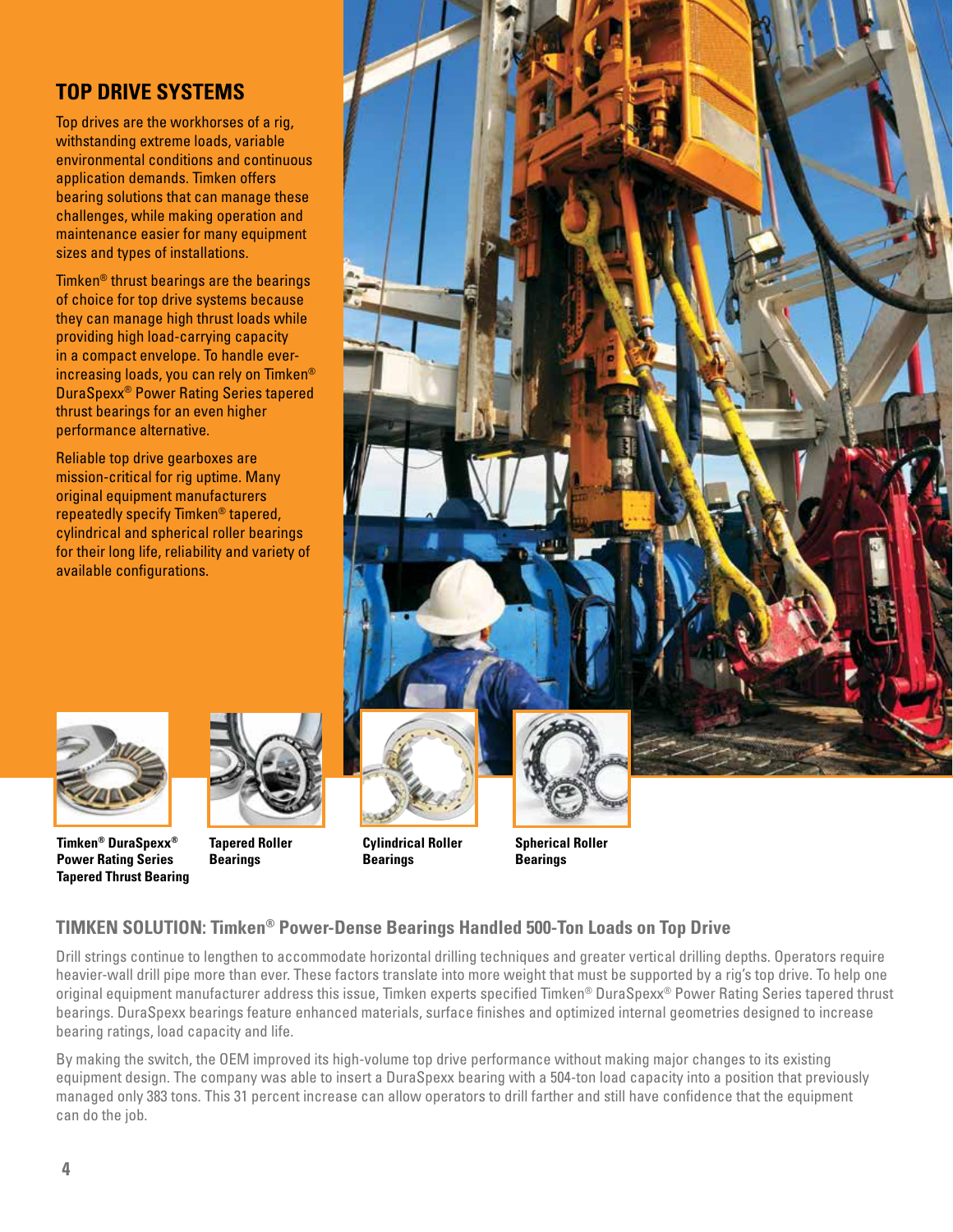#### **MUD PUMPS**

Subject to heavy loads, high temperatures, extreme debris and constant vibration, mud pump components can wear out quickly – driving up the cost of operation. Components specifically designed for these tough conditions can lengthen service life, extend maintenance intervals and improve productivity.

Timken® tapered, cylindrical and spherical roller bearings reduce friction for greater operational efficiency. And, Timken engineers have worked closely with mud pump manufacturers for years to understand their needs and help overcome their challenges. That's why many major manufacturers and drilling contractors select Timken time and again for all four bearing locations in their mud pumps.

For chain used in mud pumps and other oilfield applications, the American Petroleum Institute (API) sets rigorous quality standards. Timken Drives' registration to API Spec Q1, combined with its ISO 9001 compliance, certifies a world-class quality system. According to ISO, this certification shows "demonstrated ability to consistently provide products that meet customer and applicable statutory and regulatory requirements."



**Spherical Roller Bearings**



**Bearings**



**Tapered Roller** 



**Cylindrical Roller Bearings (two-row)**



#### **TIMKEN STOCKS BEARINGS FOR MUD PUMPS**

The intense demands on a mud pump require a reliable source of quality replacement bearings to help keep it running. With so many different bearing positions and configurations in a single mud pump, it's nice to know you can get every bearing you need, when you need it, from a single supplier. In fact, Timken delivers one of the widest product ranges in the industry, with world-class availability to keep you in stock with tapered, cylindrical and spherical bearings for your next scheduled maintenance check.



#### **TIMKEN SOLUTION: High-Quality Chain Minimizes Service Calls**

Timken Drives® chain meets the requirements of the American Petroleum Institute (API) for oilfield applications, including mud pumps, drawworks and rotary tables. OEMs often prefer our high-quality API chain because it helps minimize warranty claims and service calls on their equipment. In addition, we provide chain in cutto-length sections, on demand – so manufacturers can save on labor costs and don't have to carry the high cost of inventory.

**Timken Drives® Chain**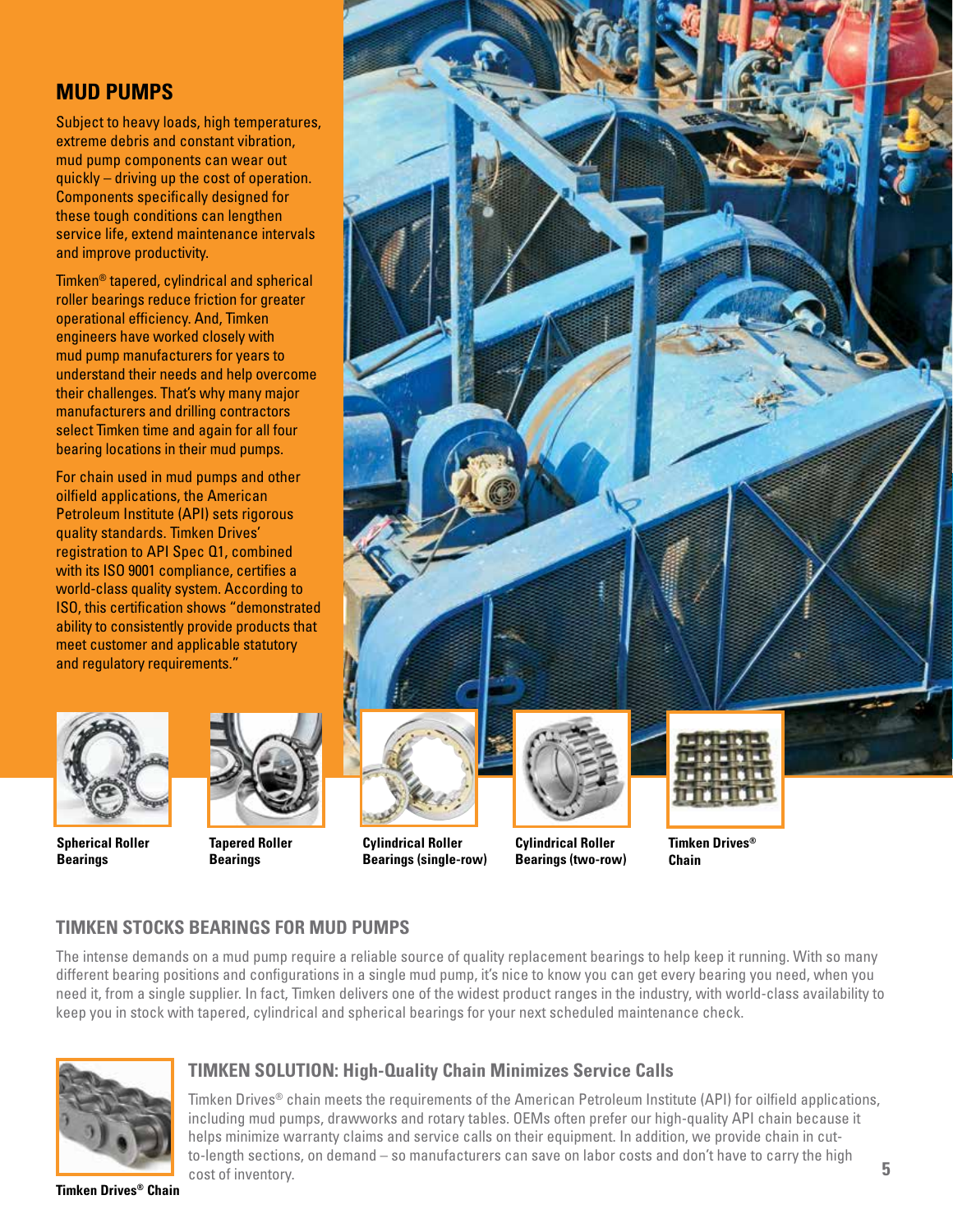#### **CROWN AND TRAVELING BLOCKS**

Situated high in the air, crown and traveling blocks are among the most challenging and dangerous pieces of equipment to install and maintain on a rig. In particular, relubricating in these positions is especially hazardous.

That's why Timken® tapered roller bearings have long been a mainstay in this missioncritical application. Top manufacturers and operators consistently rely on Timken as their go-to provider.

With more than 110 years of leadership in tapered roller bearing manufacturing, Timken is the trusted authority on bearings for crown and traveling blocks.



**Tapered Roller Bearings**





**Timken® Sheave Pac® Bearing Assemblies**

#### **TIMKEN SOLUTION: Timken® Sheave Pac® Puts Safety First**

While equipment performance and uptime are constantly on the minds of oil and gas professionals, worker safety is what counts the most. OEMs and contractors continually look for new solutions to help reduce the need for maintenance personnel to make the perilous climb – sometimes daily – to relubricate bearings in the crown and traveling block positions.

With input from both rig operators and OEM product designers, Timken experts developed the Timken® Sheave Pac® bearing assembly, which demonstrates superior sealing abilities that help keep the bearing lubricated for the entire duty cycle.

The Sheave Pac bearing assembly can eliminate the need for relubrication and ongoing maintenance between rebuilds. This vastly increases worker safety and helps reduce the amount of time a rig remains in lockdown for routine repairs. Assemblies are fully pre-set, pre-greased and sealed, which reduces the risk of improper bearing setting, contamination and potential damage during handling. In addition, advanced sealing technology helps keep grease in and harmful contaminants out.

Sheave Pac bearing assemblies are interchangeable with current industry-standard bearing assemblies and seals – so maintenance personnel can simply replace them in the existing envelope and turn their attention to safer, more value-added work.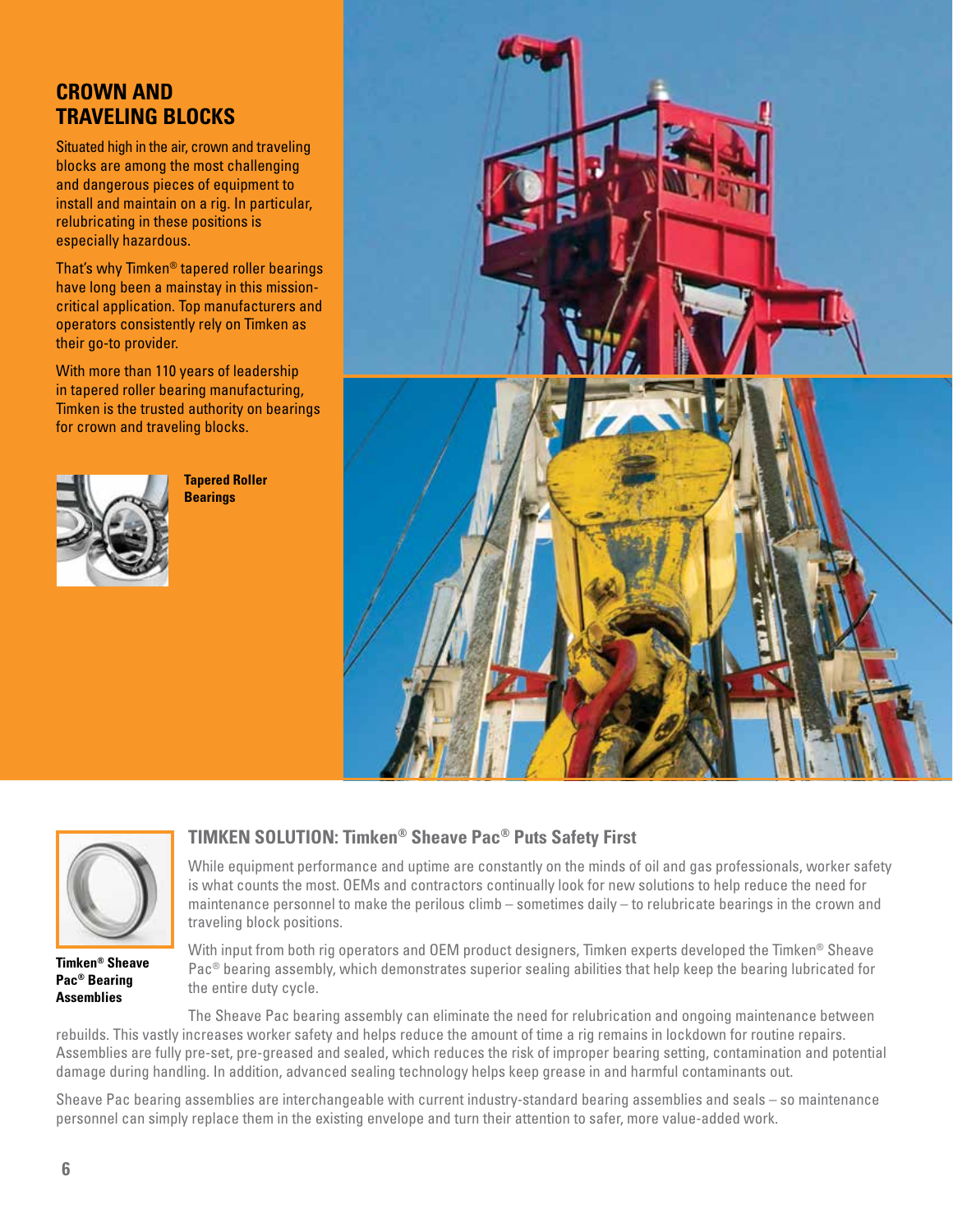#### **DRAWWORKS**

Extreme loads and constant wear characterize the brutal operating environment of a typical drawworks system.

Timken® spherical and cylindrical roller bearings are well-suited to these applications, due to optimized internal geometry and improved surface finishes that increase bearing performance. Spherical roller bearings can also manage high radial loads even when misalignment, marginal lubrication and contamination are present – all common challenges in a drawworks system.

For chain-driven drawworks, Timken provides a complete offering of roller chain that meets API requirements, and resists fatigue and wear. Customers can order chain cut to the exact length required for the job to avoid scrapping chain.

Timken offers a full package of products to help support improved uptime in the drawworks, and, more importantly, build a high level of confidence that the equipment can handle the job.



**Spherical Roller Bearings**

**Cylindrical Roller Bearings**



**Timken Drives®** 

**Chain**



**Timken Drives® Chain**

#### **TIMKEN SOLUTION: Timken Drives® Chain Doubles Wear Life**

Timken extends the same quality and engineering in its bearings to related products like chain. The proof is in our customer loyalty. We are now the preferred drawworks chain provider to many rig operators.

As an example, one operator previously used a competing chain on 50 well service rigs. But, the chains wore out prematurely and pins broke frequently. To address the costly problem, Timken supplied 120-2C API roller chain, and trained the customer's oil rig teams in proper chain maintenance procedures. After installing the Timken Drives roller chain, the operator reduced pin failures and doubled wear life. Now, this rig operator uses only Timken Drives chain for drawworks changeouts – no substitutes.

#### **TIMKEN SOLUTION: Cooler than the Competition**

Timken® spherical roller bearings help equipment manufacturers and end users build and operate leaner, more reliable equipment that reduces operating costs. These power-dense bearings help equipment manufacturers downsize their designs while improving performance. For operators, our spherical roller bearings can require less maintenance, as cooler operating temperatures contribute to longer bearing service life.

How is this possible? Lower operating temperatures increase bearing life by increasing lubricant life. For example, a 5°C/9°F decrease in operating temperature can translate to a 9 percent increase in bearing life. In comparison tests, Timken spherical roller bearings ran at consistently lower temperatures than same-size competitive brands.



#### **Test Results**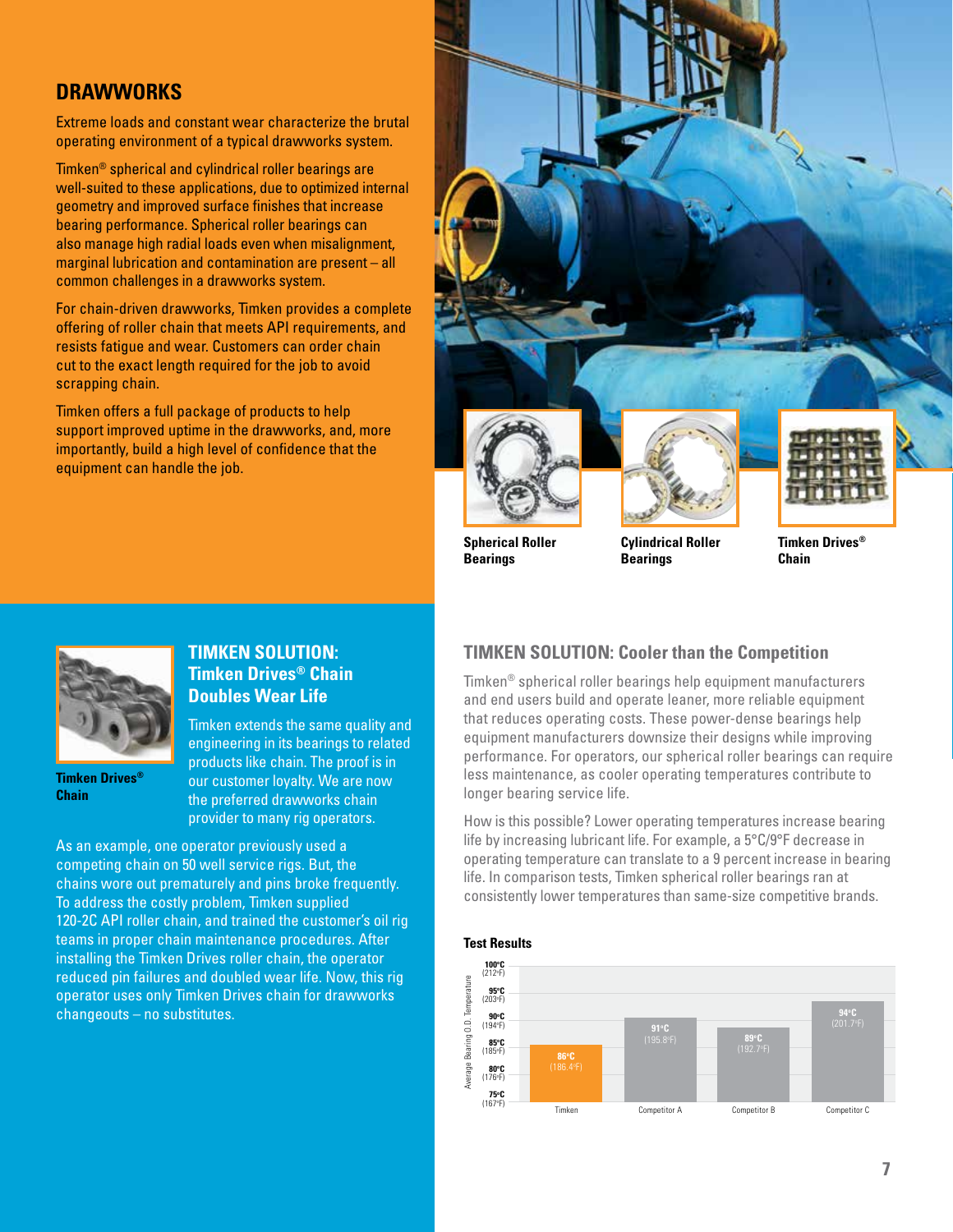

#### **ROTARY TABLES**

For land and offshore rigs utilizing rotary table technology, Timken offers the following solutions:

- Timken® Precision Cylindrical Roller Bearings
- Timken Drives<sup>®</sup> Roller Chain
- Timken® Ball Thrust Bearings
- Timken® Tapered Roller Bearings

#### **OFFSHORE AUXILIARY EQUIPMENT**

Riser tensioners, jack-up gear boxes, mooring buoys, cranes and blowout preventers are other challenging applications on oil rigs. Timken solutions designed to operate reliably and improve uptime include:

- Timken® Sheave Pac® Bearing Assembly
- Timken® Spherical Roller Bearings
- Timken® Tapered Roller Bearings
- Timken® Cylindrical Roller Bearings





## **FRAC TRUCK PUMPS**

Timken solutions for hydraulic fracturing equipment include:

- Timken® Tapered Roller Bearings
- Timken® Spherical Roller Bearings
- Timken® Cylindrical Roller Bearings
- Timken® Roller Housed Units

![](_page_7_Picture_21.jpeg)

**Housed Unit Round Flange Cartridges**

#### **TIMKEN SOLUTION: Timken® Urethane Seals Help Protect Bearings in Hydraulic Fracturing Operations**

Spherical roller bearing housed units are used in blender truck augers to combine sand and chemicals used in the hydraulic fracturing process. Insufficient seals allow contaminants to seep inside the bearing housings, seriously damaging the bearings and interrupting drilling operations.

The solution: Timken<sup>®</sup> round flange cartridges with urethane seals. Each seal snaps over the void on the back of the housing to help block contaminants. Timken<sup>®</sup> urethane seals are excellent in moist and dirty applications because they are resistant to chemicals, corrosion and abrasion.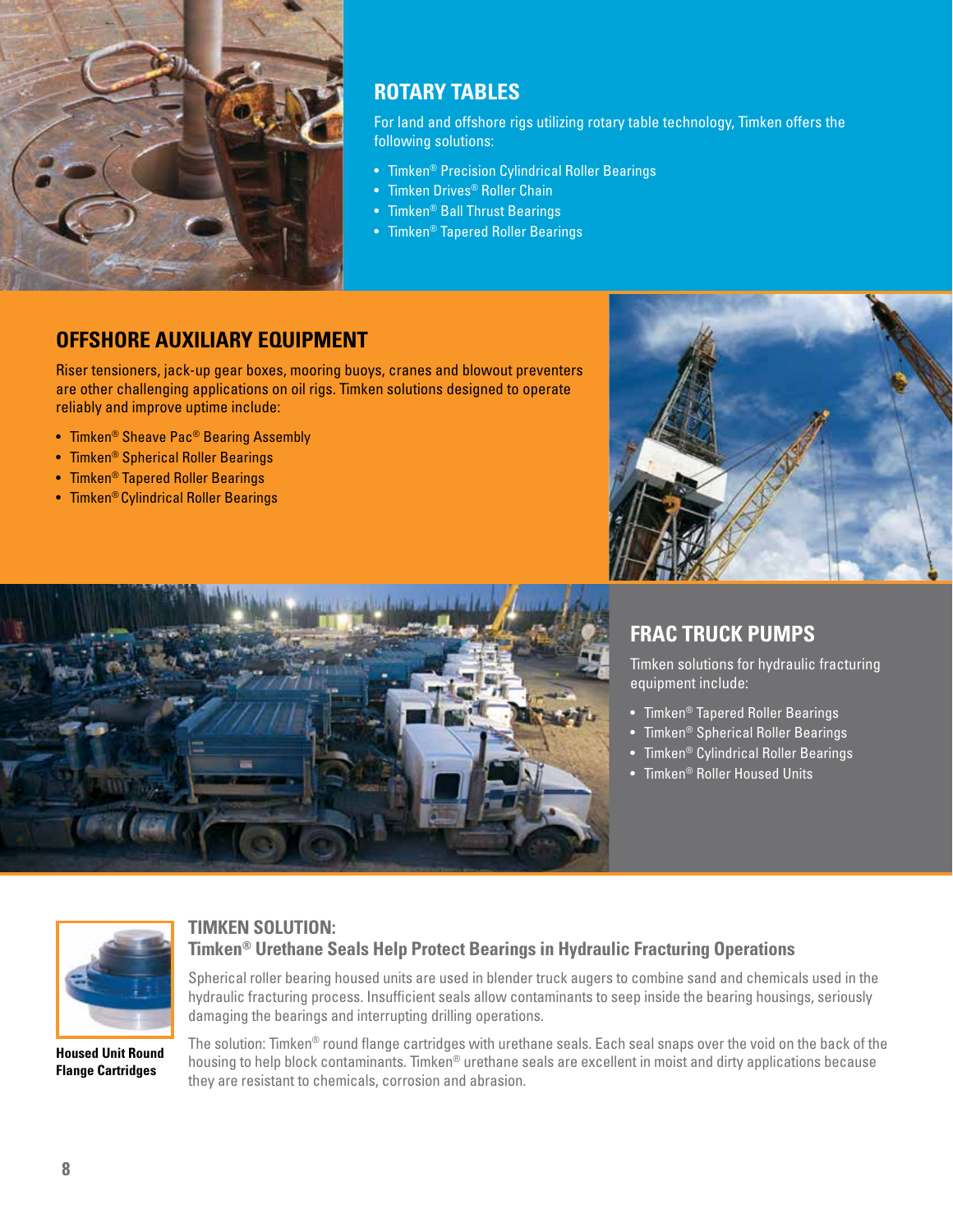#### **INDUSTRY-LEADING BEARING LINEUP**

![](_page_8_Picture_1.jpeg)

## **Cylindrical Roller Bearings**

The full range of Timken cylindrical roller bearings includes single- and double-row configurations. The EMA series offers greater performance than the leading highperformance industry cylindrical bearings based on Timken testing.

- Designs provide the option to manage axial loads in either one or both directions, or permit axial float in two directions.
- Surface finishes on the EMA series help optimize predicted bearing life, based on the operating lambda ratio that indicates surface fatigue.
- Sizes: 60 mm ID to 1,800 mm OD (2.4 in. ID to 70.9 in. OD).

Applications: mud pumps, drawworks, top drives, gear boxes, hoist equipment, crown and traveling blocks, rotary tables, mooring buoys, frac pumps

![](_page_8_Picture_8.jpeg)

## **Timken® Housed Units**

Our housed units feature robust sealing options - enhancing bearing protection in debris-filled, contaminated or highmoisture environments. Options include:

- Spherical roller bearing solid-block housed units (bore sizes: 35 mm to 180 mm; 1 7/16 in. to 7 in.).
- Spherical roller bearing split-block housed units (bore sizes: 20 mm to 500 mm; 1 3/8 in. to 19 1/2 in.).
- Type E tapered roller bearing housed units (bore sizes: 35 mm to 125 mm; 1 1/4 in. to 5 in.).
- Ball bearing housed units (bore sizes: 17 mm to 75 mm; 1/2 in. to 3 15/16 in.).

![](_page_8_Picture_15.jpeg)

#### **DuraSpexx® and DuraSpexx® Power Rating Series**

DuraSpexx Power Rating Series leverages Timken technical capabilities for heavyload applications, including oil field equipment. Designed to last longer than traditional bearings, DuraSpexx Power Rating Series help optimize reliability, reduce downtime and increase useful life.

- Enhanced materials help reduce inclusion-related damage.
- Surface finishing options can reduce peeling and fatigue in high-temperature and thin lubricant film environments.
- Engineered profiles are designed to distribute stress more evenly under high loads and/or misalignment.
- Power Rating Series accommodates higher levels of performance, compared to DuraSpexx®.
- Sizes: Up to 2,137 mm OD (84 in. OD). Custom sizes available.

Applications: top drives

![](_page_8_Picture_24.jpeg)

## **Spherical Roller Bearings**

Timken spherical roller bearings can manage high radial loads, even in challenging conditions, including misalignment, marginal lubrication, contamination, extreme speeds and critical application stresses.

- Higher load and speed ratings reflect enhanced performance levels due to optimized internal geometry and improved surface finishes.
- Slotted cage made of hardened steel improves lubrication flow to provide lower operating temperatures and increased bearing life.
- Timken spherical roller bearings offer a 17 percent increase in average thermal speed ratings over previous designs.
- Sizes: 25 mm ID to 1,800 mm OD (1.0 in. ID to 70.9 in. OD).

Applications: drawworks, mud pumps, gear boxes, top drives, frac pumps

![](_page_8_Picture_32.jpeg)

## **Tapered Roller Bearings**

Timken is the industry authority for tapered roller bearing quality and performance. Benefits include:

- Reduced energy consumption through enhanced surface finishes and optimized internal geometry.
- Longer bearing life and greater reliability due to positive roller alignment.
- Optimized bearing performance through application-specific endplay and preload conditions.
- Sizes: 32 mm OD to 1,829 mm OD (1.25 in. OD to 84 in. OD). Custom sizes available.

Applications: top drives, gearboxes, mud pumps, crown and traveling blocks, drawworks, riser tensioners, rotary tables, frac pumps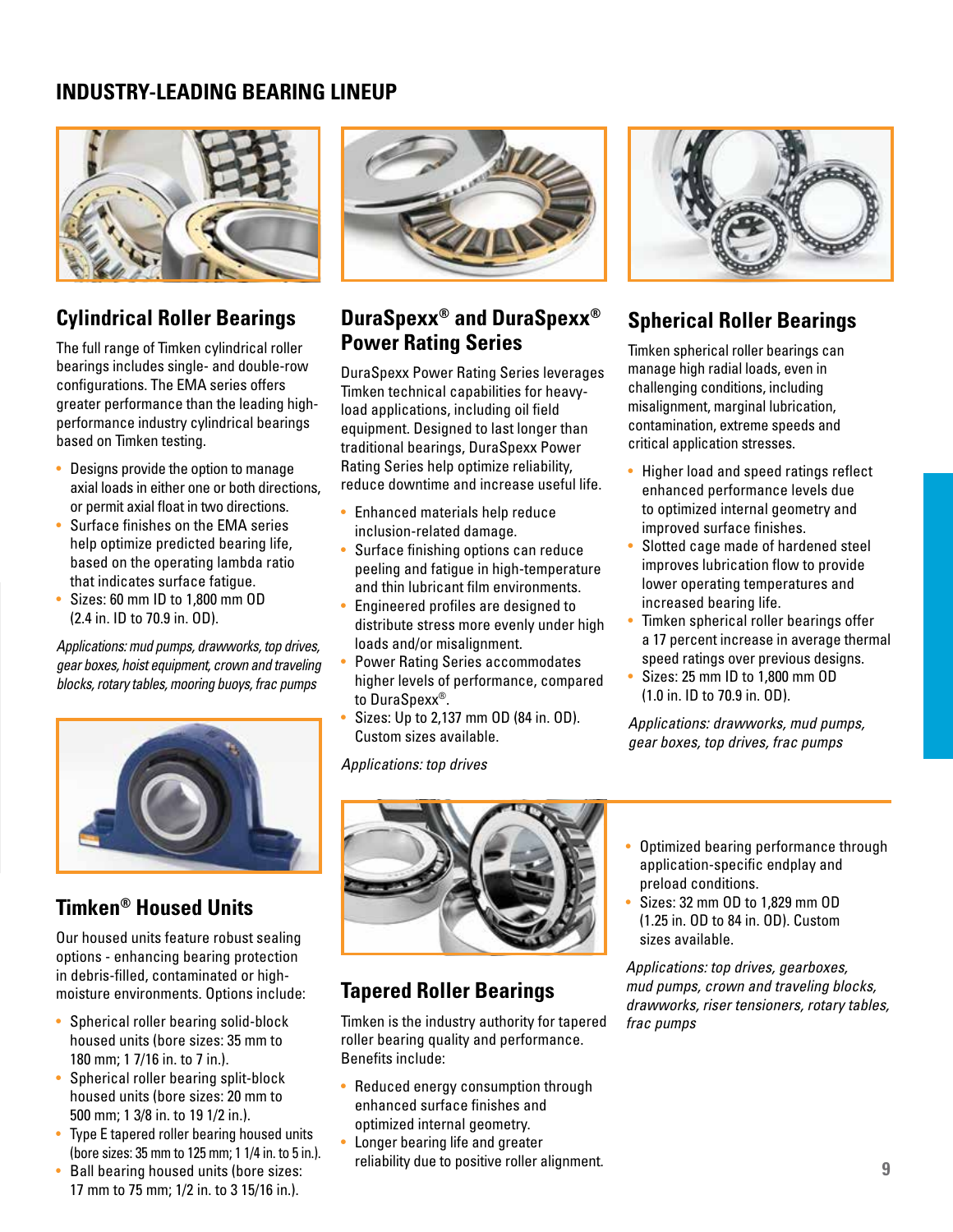#### **RELATED PRODUCTS**

![](_page_9_Picture_1.jpeg)

## **Couplings**

Timken Quick-Flex® elastomeric couplings are designed to operate in harsh environments, providing durability while requiring minimum maintenance.

- Easy to install, handle up to 2 degrees of misalignment and require no lubrication.
- Interchangeable with most other comparably sized couplings, regardless of type.
- Offer four insert choices for varying torque needs and temperature ranges.
- Cast-steel rigid couplings are also available.

Applications: motor to gearbox, gearbox to driven equipment, motors to pumps, and any drive shaft to a driven shaft

![](_page_9_Picture_9.jpeg)

## **Chain**

Timken manufactures chain that performs well in demanding environments, and is built to precise specifications for strength and optimal wear life.

- Offering includes a complete line of precision roller chain, attachment chain, engineered chain and corrosionresistant chain.
- For the oil and gas industry, we provide chain that meets API requirements and coiled tubing injector chain.

Applications: drawworks, rotary tables, mud pumps, mobile rigs, power tongs (spinners), lift pumps and directional drilling

![](_page_9_Picture_15.jpeg)

## **Lubricants**

Timken developed application- and environment-specific lubricants based on advanced knowledge of tribology and anti-friction bearings. High-temperature, anti-wear and water-resistant additives offer superior protection in challenging environments.

![](_page_9_Picture_18.jpeg)

## **Seals**

Timken® seals help keep contaminants out and lubrication in. For a wide range of applications, Timken offers grease seals, oil seals and advanced bearing isolators in imperial and metric sizes. Timken also features sheave and excluder seals for use with Timken sheave bearing sets. CST, CE and CS style seals are available for use with Timken bearing sets used in sheaves, pulleys, crown block and traveling blocks.

![](_page_9_Picture_21.jpeg)

## **Lubrication Systems**

Timken offers a wide variety of single-point and centralized multi-point lubrication systems designed to consistently distribute grease into machine operations. These canisters can be filled with Timken lubricants or many other types of commercial lubricants and mounted in place with a full line of Timken accessories. Timken continues to expand its range of centralized lubrication solutions to help improve oil and gas equipment performance around the world.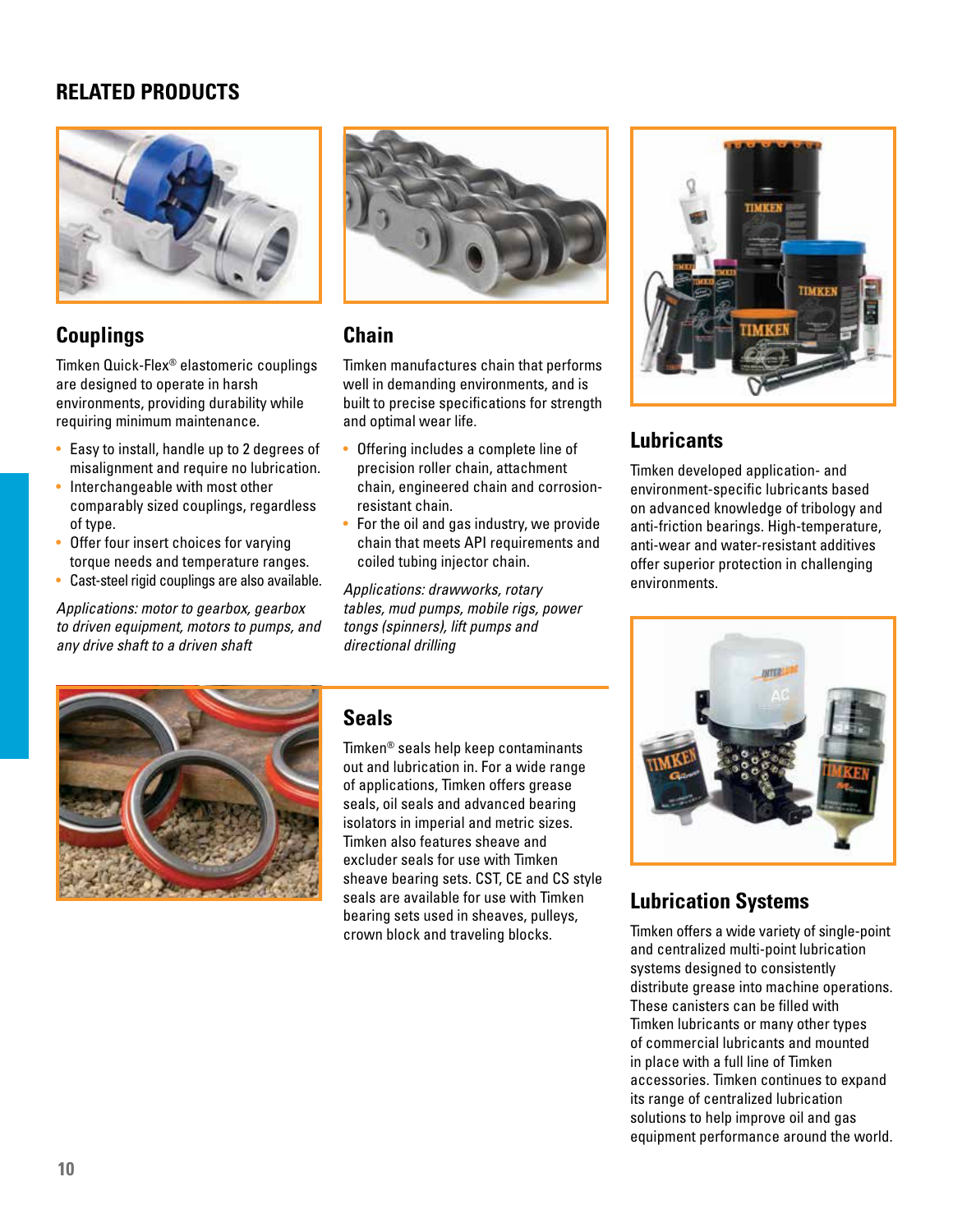## **SERVICES**

Even the most seasoned, skilled maintenance teams can use additional support to keep operations running at full capacity. Timken experts work in the field, and in the shop, to help you maximize equipment life and solve maintenance issues quickly.

![](_page_10_Picture_2.jpeg)

## **Condition Monitoring**

Identify potential system issues before failure occurs with Timken condition monitoring solutions, which evaluate bearing condition, lubrication quality and machine vibration. Customized programs can reduce maintenance and capital expenses while increasing productivity, uptime and safety. Products include a variety of handheld devices and online systems for periodic or continuous monitoring.

![](_page_10_Picture_5.jpeg)

## **Maintenance Tools**

Timken maintenance tools make installation, removal and service safer and easier. Choose from a variety of induction heaters, impact fitting tools, and hydraulic and mechanical pullers. Timken field specialists are available to conduct training on proper tool usage and maintenance procedures.

![](_page_10_Picture_8.jpeg)

## **Gearbox Repair**

Timken Gears & Services (TGS) is wellknown for its dedication to quality and its commitment to providing some of the longest-lasting gearboxes in the industry. With deep knowledge of a wide range of industrial gearbox types, the team can assist with top drive gearbox repairs. Repairs are made in regional service centers, or technical and field service teams can perform gearbox inspections and repairs at drilling sites.

![](_page_10_Picture_11.jpeg)

## **Service Engineering**

Timken service engineers take their expertise directly to customer locations, helping ensure equipment is installed properly and operates effectively. They also deliver customized training for maintenance teams.

![](_page_10_Picture_14.jpeg)

#### **TRAINING AND CERTIFICATION FOR YOUR EMPLOYEES**

## **Maintenance Training**

Timken service engineers provide the premier bearing maintenance training programs in the oil and gas industry. Timken maintenance training covers all bearing types, is 100-percent technical in scope, and includes both pre-tests and post-tests to assure that students understand the concepts presented. Timken training is modular, and customizable to suit your operation's specific needs. Seminars range from two hours to three days long. To encourage trained maintenance professionals to remember and apply the coursework – providing long-term value to operators, Timken service engineers can return later to conduct a Timken Bearing Certified Audit. Timken also offers training for optimal selection, applications and maintenance of chain.